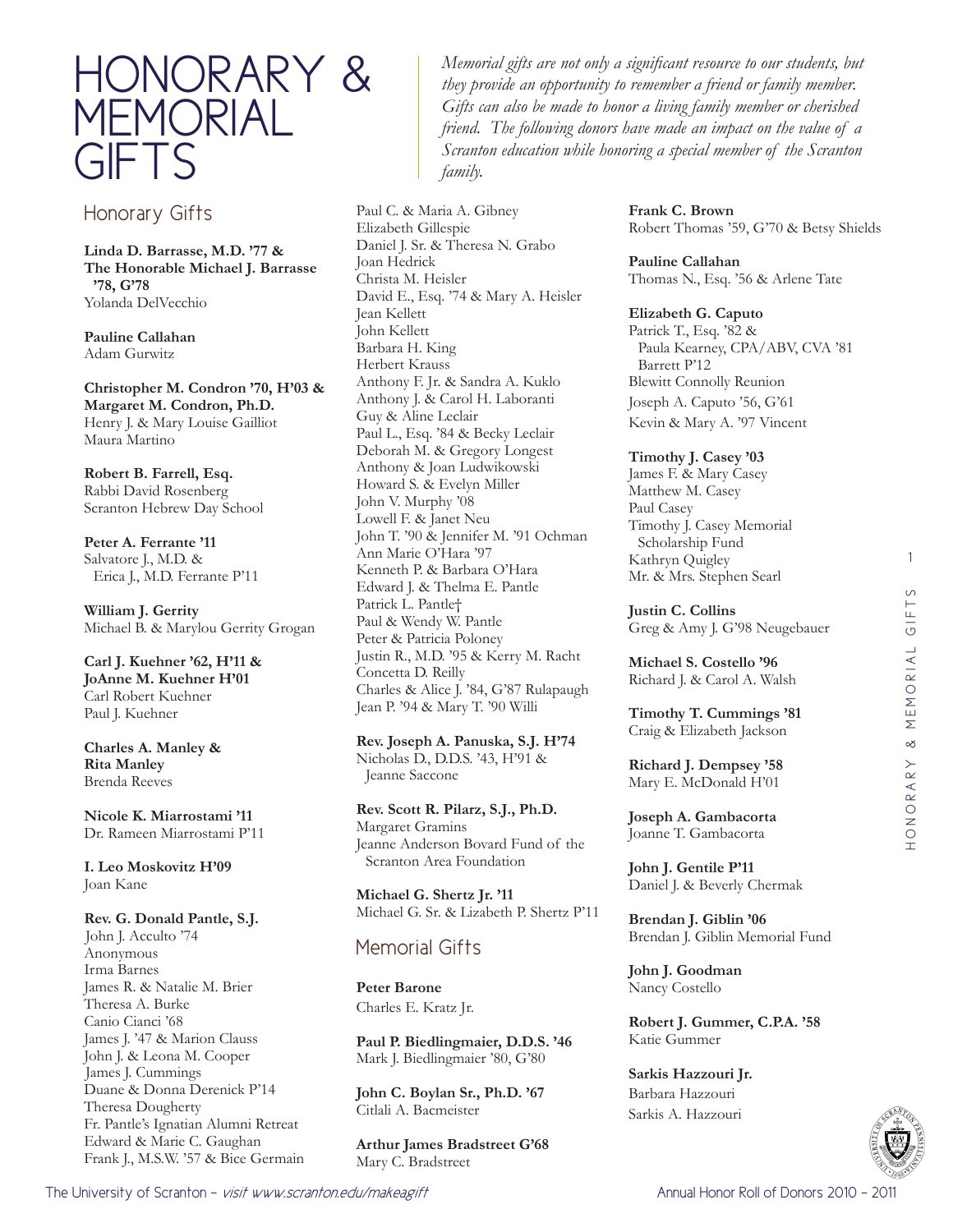**Robert T. Hughes '70** Gregory T., D.D.S. G'70 & Wendy Dickinson

**B. Carl Jones** Elizabeth S. Jones

**Elizabeth Kane** Elizabeth S. Jones

**Eugene J. Kane Sr. '54** Edward A. '62 & Evelyn L. D'Agostino

**Alice Leahy** Avisheh Avini Christopher P., Esq. '92 & Ashley A. Boam James W. Burke Jr. & Kathleen Bauer Burke, Esq. Melina Capitanio Ann Cloruri The Community's Bank Barry L. & Louise R. Corman Michael A. Clark '65 Christine Domson Lee P. Wontroski & Mary F. Engel, Ph.D. James & Joan Goodman Sean T. Granahan, Esq. '87 Gabriel J., M.D. & Tova Hauser David & Ann Hawk Carl J. '62, H'11 & JoAnne M. H'01 Kuehner Edward R., Esq. '68, H'01 & Patricia Leahy Martin & Veronica M. Lentz Markey For Congress Committee Alan R. '68 & Patricia M. Mazzei The Honorable Jeffrey P. & Virginia M. Minehart James F. Morgan Jr. & Rosemary Kelly Morgan James V. G'90 & Diane S. Muniz Robert & Barbara O'Neil Ralph N. Pacinelli, D.Ed, CRC, LPC Debra A. Pellegrino, Ed.D. Margaret Perez Robert Purifico Gerald, Esq. & Susan Savitsky Timothy H. Scully Jr. '74 & Marian J. Cassette-Scully Mr. & Mrs. David Steinfield Surmont LLC Thomas N., Esq. '56 & Arlene Tate John & Mary Valvano Roger E. & Diane W. Warin Daniel J. Jr., Ph.D. & Linda J. G'95 West James Wolf Robert P. '66, G'77 & Mary E. Zelno

**Nancy Leahy** University of Scranton Alumni Society

**Frank C. Longo '49** Flora M. Cupple '62

**Beth Anne Mackie '91** Robin L. & Lucille M. Rielly

**Brian S. Mackie '95** Robin L. & Lucille M. Rielly

**Paul J. Mackie** Robin L. & Lucille M. Rielly

**Mary Mazzei** Joseph A. Perfilio, D.C. '51 & Marjorie Campbell-Perfilio William R. '49 & Dorothy K. Montone

**Pat G. Megliola** Kathy J. Megliola '86

**Jean K. Motsay** Robert T. Motsay, D.O. '52

**Michael P. Mulhall '10** Thomas M. & Mary Ellen Moore Daria L. Moringiello Peggyanne Shaw P'11

**John J. Murray, Ph.D. '49** Barbara A. Soyka G'74

**Marian Oates '90** Kevin B. & Joan Oates

**Frank J. O'Hara '25, H'56** Bernard E. Mahon, Esq. '43 Joseph F. Lydon Sr., M.D. '43

**Steven T. Ranton '07** Thomas & Rev. Frances E. Ranton

**William P. Rinaldi '67, G'75** Rose Rinaldi

**Robert G. Robbins '49** Carolyn R. McElroy

**Riley Matthew Schlissel** Elizabeth A. DeHaven '00 Ryan & Chrystie A. '00 Gorman Katherine M. Herbst '00

**Bruce Schoenberg** Barbara A. Hazzouri

**Edward M. Skovira, M.D. '53** Louis J. & Therese S. Ciabattoni Steven Ciabattoni, M.D.

**Rev. Bernard A. Suppe, S.J.** Robert Thomas '59, G'70 & Betsy Shields

**Joan J. Sylvester** Elizabeth S. Jones

**Rosemary B. Sylvester** Friends of Rosemary Sylvester

**Thomas J. Walsh, Esq. '50** Robert W. Huber Donald P. Miller Craig S. & Sarah Welence

**Clarence C. Walton, Ph.D. '37, H'66** Elizabeth Walton

**Mildred F. York** George & Diane McDermott P'11

**Joseph R. Zandarski, Ph.D. '51** Rita T. Betti Brown Chiropractic Rita M. Calvey Catholic Choral Society of Scranton Angelo & Audrey Cecchetelli Joseph F. Cimini, Esq. '70 Dominick A. Jr., M.D. '54 & Florence C. Cruciani Edward A. '62 & Evelyn L. D'Agostino Arthur J. '58 & Mary Catherine DeNero Nicole E. Deutsch Laurence D. & Gail L. Dobosh Timothy M. Doherty G'87 Paul F., Ph.D. '64 & Rosemarie Fahey Friday Reading Group Dr. A. John & S. Maria Giunta Robert N. & June Lettieri Janet K. Loewe George V., Esq. G'71 & Patricia B. Lynett Mackarey & Mackarey Physical Therapy Consultants, LLC Paul J., PT, DHSC, OCS G'87 & Esther Mackarey Jack & Lisa Ferrario Malos Alton K. & Ann Perry Mayo Joseph M. '85 & Grace McGraw M. Elizabeth McGuire Moosic Lakes Club I. Leo H'09 & Ann H'98 Moskovitz Sally Moskovitz Munley, Munley & Cartwright, P.C. Dr. Robert W. Naismith Nasser Real Estate and Appraisals, Inc. James K. Sr. & Mary Ellen Nasser Gregory P. & Lynne Fletcher O'Brien



2

 $\circ$ 

HONORARY & MEMORIAL GIFTS

HONORARY & MEMORIAL GIFT